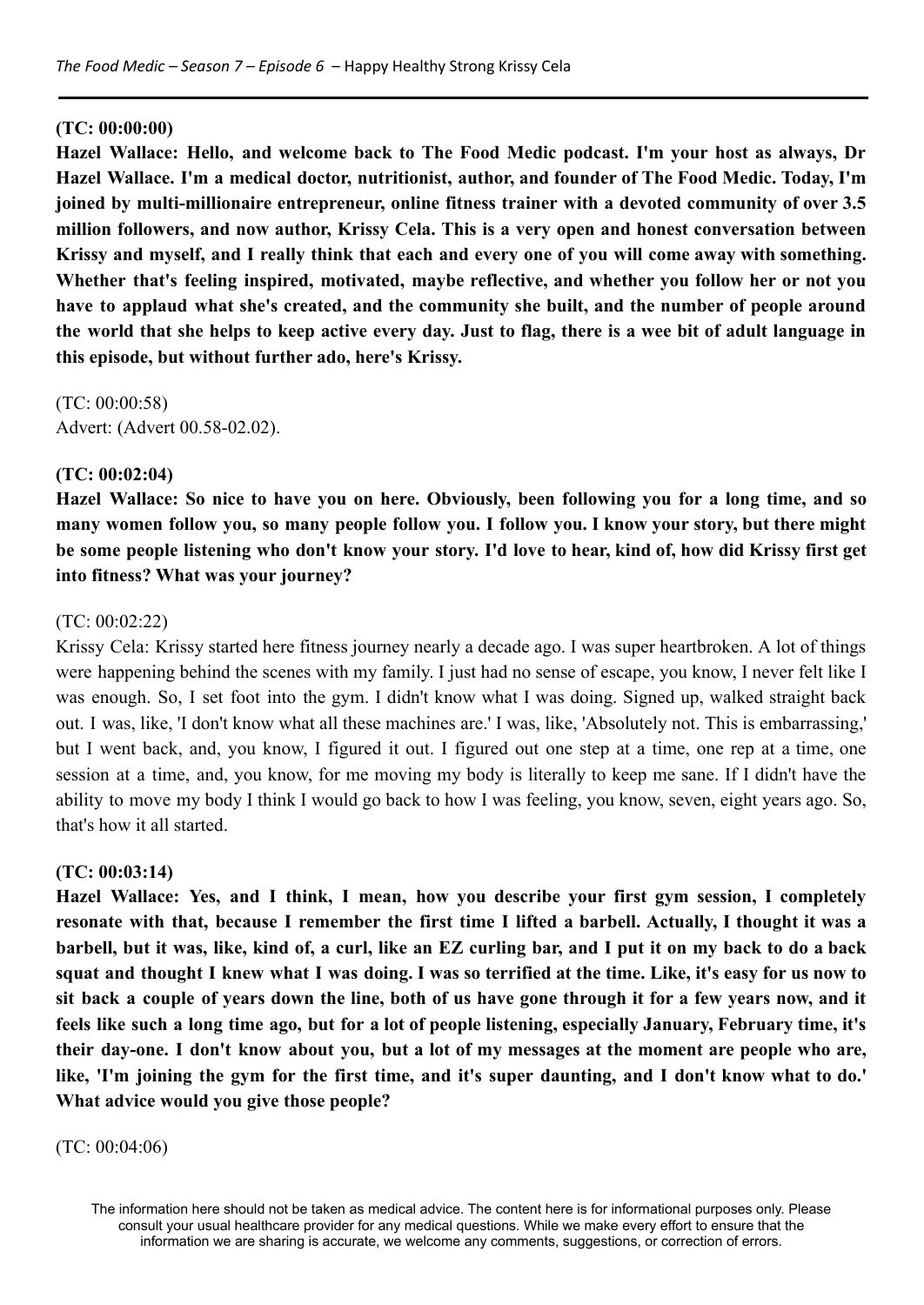Krissy Cela: Look, when I first started in fitness there was nowhere near as much content, or content creators, people influencing other people to move their bodies, right. Even when I started I never had someone that I could reference. I never had someone who I always would go back to for advice and felt safe. Now we're so lucky, like, all of us, that we have information at literally our fingertips. We have people that we love getting information from, feel safe in their communities, X, Y, Z, right. So, my biggest advice would be to absorb as much information as you can, because the one thing I didn't do when I first started was educate myself properly. I just went into it, and I thought the more I did the more I would gain. So, 'Surely if I do more cardio I will lose more weight. Surely if I do more crunches I will gain more abs.' I didn't have that educational information to actually tell me you don't need to be training two hours a day to be getting those results. Three, four days a week is sufficient enough. Intensity is actually so much more important than time. So, gaining all of that information that you now have on your phone, whenever you want it, simplified, is exactly as a beginner what I would do.

#### **(TC: 00:05:24)**

**Hazel Wallace: Yes, that's great advice. Like you said, there is information at your fingertips. One of the things that you've created with Tone & Sculpt is an app so that people can follow programmes, and they don't need a personal trainer. They don't need to have someone there with them. Why did you develop the app? What was your inspiration behind the app, because obviously there are so many other training programmes? What makes Tone & Sculpt different to you?**

#### (TC: 00:05:49)

Krissy Cela: I think for me it's when I first started writing programmes, and I gained my PT qualification. Look, when I first started posting on Instagram I didn't have a PT qualification. I didn't know really what I was doing. I was posting for myself. I was literally posting because I was, like, 'Wow, I, kind of, look good in these leggings. Good for me.' I didn't think anything of it. Then the more questions I got asked by women, and I could see that they felt safe in the community that I was building, I was, like, 'Right, in order for me to help these women I need to gain a qualification. I need to actually provide them with relevant advice.' So, when I did, and I started with PDFs, I started noticing that, 'Right, great, these PDFs are all great, giving women results, but what happens then? You finish your twelve-week programme, what then?' It wasn't built for the client. So, then I was, like, 'I want to create somewhere where women all over the world can come together and literally feel safe, and gain longevity.' A twelve-week PDF programme does not give you longevity. That's why the beauty about a digital product is that you can keep on giving to your community. That's what adds to your consistency. That's what makes you keep on coming back. That's a good thing, because then I'm keeping you keep on going.

The great thing is is that for the first time ever I had the ability to build a community within a hub. That to me is, like, everything and more. I started my journey on my own. I wish I had women who started at the same time as me, and we would keep each other accountable.

#### **(TC: 00:07:24)**

Hazel Wallace: Yes, and, I mean, you can tell that your community is so behind you, you know, from the stories that you share, which is really special. Just thinking about, like, how you started to where you are now, there seems to be like an evolution in the content that you share. Obviously, it's always been fitness, but in terms of the style of videos that you share, I don't know whether you agree, but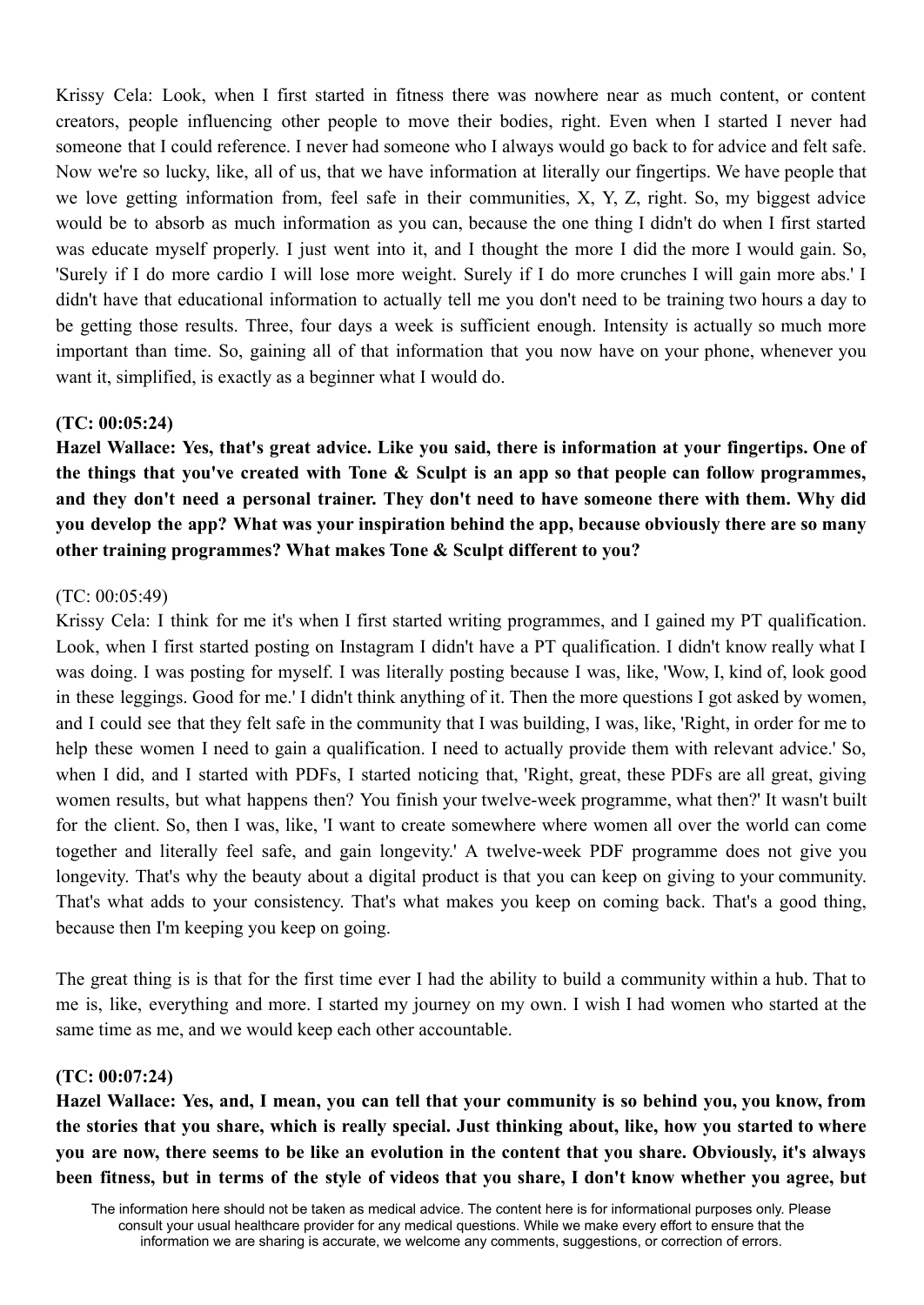I'm sure vou spoke about this recently in that your training videos have taken a different focus. Where you're more focused on form and technique, and you're not trying to just be fun and sexy. You're, like, 'I want you to get this right, and that's the most important thing.' I know as a content creator people come for the fun, sexy, exciting things, and sometimes it can be a hard sell to be, like, 'Look, we need **to get the technique right,' because no one wants to sit back and listen.**

#### $(TC: 00.08.12)$

Krissy Cela: They don't, and, look, like, it annoys me a bit, and it's hard when you're a creator to really be vocal about how you truly feel, because sometimes you feel like you have to tiptoe because then you're deemed as negative. It's just, like, 'No, if I have an opinion, I'm going to share my opinion,' just like everybody has an opinion. It needs to be constructive. It needs to be your personal opinion so long as you're never, like, harming anyone. My personal opinion is I don't like specific things on YouTube that claim that if you do things for seven days you will get, you know, the tightest abs you've ever had. I don't like the fact that people say, 'Do this movement, and lose arm fat.' I don't like the fact that people are using these connotations around fitness, because it gives you the perception that that's all you have to do. It's false hope. I realise I was contributing to that. That's why I took a step back and I was, like, 'I don't want to do this anymore. I'm going to just get the camera and record my workouts. I'm going to record on Instagram the workout that I did today. If I look great, great, if I don't, whatever.' Same thing with YouTube. I sat back and I thought, 'I just want to give people advice that I wish I had when I started.' It doesn't make my advice better. It doesn't mean I know more than someone else.

It simply means I just wish I had this when I first started, and if it can help you in any type of way, let it help you. What I don't like is the connotation that there's a time limit on fitness, such as, 'Seven days to this,' and to also say that, 'By doing this you will achieve this.' Just I've never liked that because it just makes you feel like that's all you have to do, and (TC 00:10:00) fitness and wellness is so much more than a seven-day abs video on YouTube that guarantees to reduce your lower belly fat.

(TC: 00:10:08) Advert: (Advert 10.08-10.58).

#### **(TC: 00:10:58)**

# Hazel Wallace: How did your audience receive that, or, I guess, it's been a gradual change, but do you **feel like they've responded well, or there were people who pushed back?**

#### (TC: 00:11:07)

Krissy Cela: No, no, no, like, I don't know how I got so lucky with my community, but they are the best people I've ever in my life met. No one even comes close. Anything I want to do, they're, like, 'Do it.' They've been super supportive. Then they've loved the transition, and they've loved the change. I think it makes them feel more like homely. It makes them feel more safe, and it makes them feel like, 'Ah, I don't need to look perfect and have lip gloss on when I'm working out, because Krissy's pulling all these ugly faces.' Okay, like, even on my YouTube video the other day I was doing an upper body workout, and I said, 'Look, I've started doing a bench press. I've gone five years never doing a bench press. It terrifies me.' I look at a bench press, and I'm, like, 'I don't know how to still do this movement. I don't know if my back should be arched like this, or completely flat. I don't know if I'm retracting properly. I don't know if my chest should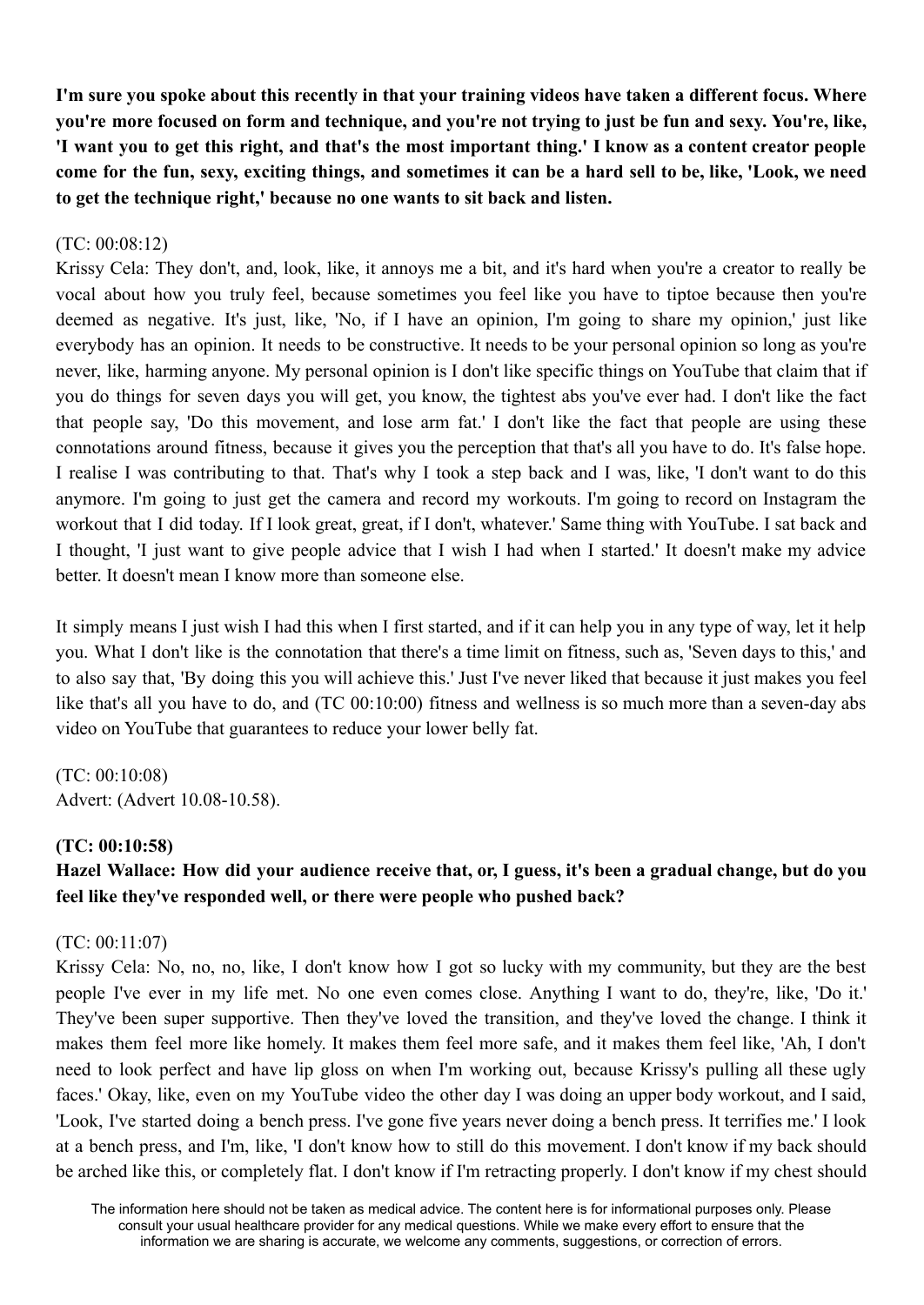be this upright. My breathing techniques.' I was super honest about it. I said, 'Look, I know some of you are going to say I'm doing this exercise wrong, and if I am be constructive. Tell me below what I need to do, but for now this is how I feel comfortable doing it. So, share this journey with me.' I think there's such a beauty to just being, 'I don't have it all figured out, but let's help each other out.' Like, my community's helping me, I'm trying to help them. So, they responded really well to it, which I'm really happy about.

### **(TC: 00:12:36)**

Hazel Wallace: Yes, and, I mean, you're just showing up as your authentic self, and, like, as you grow **as a human you're growing online, and everyone is witnessing that. I know that I've completely changed as a person throughout my journey, and you lose people, and you gain people along the way,** but then the people who are there are your core following who are really supportive of who you are, **and what you want to achieve.**

### $(TC: 00.13.04)$

Krissy Cela: Like, how about you, when you've made a transition, or a change, do you feel, kind of, nervous when you do it, and then when you do it do you feel relieved, or do you still hold a bit of anxiety not knowing if you've made the right move or not?

### **(TC: 00:13:18)**

Hazel Wallace: I think, yes, like, definitely I've tried things in the past, or maybe I've just felt like I wanted to stop doing certain things. I share content based on what I want to share, like, stuff I know that won't do super well, or go viral. So, like, my infographics, or my really educational posts, but they're so important to me, and that's why I started my page. So, I'm, like, 'I'm still going to share them. I'm going to still share the stuff that's important to me.' Once I, kind of, like, took on that **mentality I just feel so free posting online. I don't feel the pressure.**

### (TC: 00:13:55)

Krissy Cela: You can tell with your page though. It's very true to you, and, like, it's very different, and it's very bespoke to you. So, I think everybody around you feels that too.

### **(TC: 00:14:06)**

Hazel Wallace: Thank you. I mean, you share, like, a lot about your personal journey, and, I guess, **both your brands started with you, and you as a person, and your journey through fitness, and everything else that's come with that. So, as you've evolved you've shared that transformation. Most recently you've shared the transformation between your body. At one point you were, you know, very** slim, and you're still very slim, but you're a lot more muscular now. You showing up online, and you **shared some comments that people gave you based on your body, how do you deal with that?**

### (TC: 00:14:46)

Krissy Cela: Yes, I mean, I've had some pretty deep comments by people about the way I look. What still until this day blows me mind is we preach that women should feel proud, should show off, should acknowledge their success and be proud of their success, be strong, be individual, be independent, the minute a woman is it's, like, 'Hold on, that's too much.' 'Oh, she's sharing her success, it means she thinks she's better than anyone else.' 'She's showing how much money she's made from her company.' 'Oh, she's showing a before and after of her glutes got bigger. It must mean that the bigger the glute the better. Flat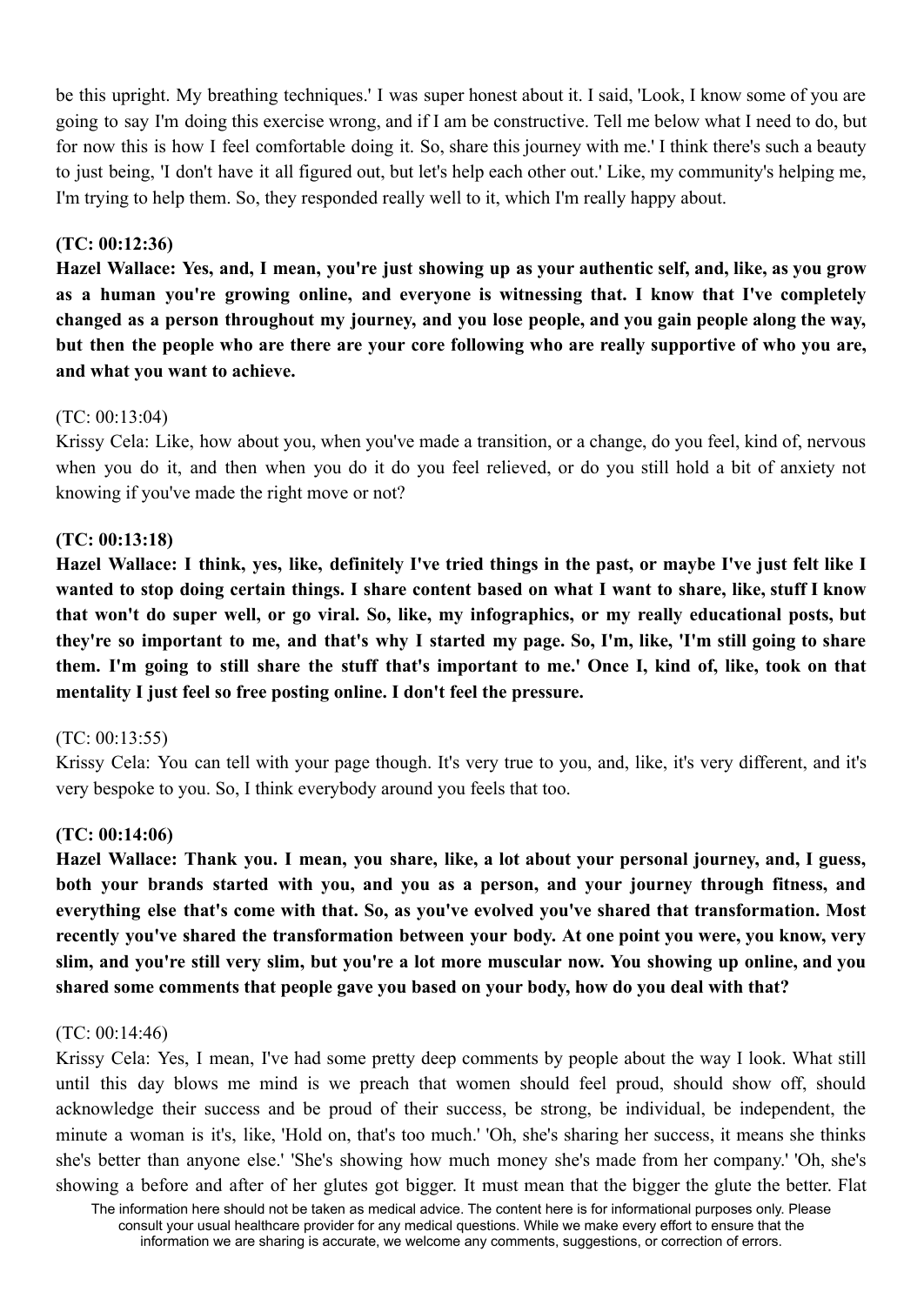glutes are not good.' It's, like, 'No, honey, that's not what I'm saying. I'm saying it took me seven years, seven years of hard work, to build this muscle. You see a by-product.' That's what you see. You see a by-product when you see these transformations. I see all the times I didn't want to get up and move my body and I did. I see all of the depressive moments that I lost myself in my life, and I still showed up. That's what I see, and that's why it makes me so angry when people jump to a conclusion about somebody else's image. You don't know what that person has built, the resilience, the grit, the consistency, the habits that they've had to really implement in their lives.

I also don't blame people, because how can you show all of that? So, sometimes it's easier to just think, 'Your before was better.' 'You think your after is what women should strive for.' 'You think you're better now. How does that make you better because you've got a flatter abs and bigger boobs?' or whatever, I don't know what people say. I think what we need to be is very mindful that the person I was eight years ago is absolutely not the person I am today. The person I was eight years ago was very self-doubtful, hated herself, constantly tried to change herself to fit in. There's a lot of things that I tried to do, and tried to fit in, and tried to be everybody else's, that for the first time ever I'm just finally doing this for me. I know it sounds cringey, but it's true, you know.

### **(TC: 00:17:07)**

Hazel Wallace: No, it's not cringey at all. I think, you know, you can tell that it's coming from a place of honesty. It just goes to show that a picture doesn't tell you what a person's going through. You know, like, the before picture, you've said it yourself in your captions, you were not happy, and yet you were putting on a front that you were happy just to please other people. I think, yes, what I love is **having those conversations, and seeing more women show up online and say, you know, 'It's less about the before, or the after. It's about what it took to get me here.' That's the important thing.**

#### (TC: 00:17:45)

Krissy Cela: Yes, it's had to show that though, right. It's hard to show everything it took to get to where you are today. Look, like, Instagram is instant. You see something, it's an instant reply, instant everything. So, people are quick to assume that it's taken you instant moments to get there. Really and truly, you've got to ask yourself how many people genuinely read your captions, right. I know I write some essays, you know, I write some essays, and people are, like-,

### **(TC: 00:18:17)**

### **Hazel Wallace: 'She loves an essay.'**

#### (TC: 00:18:19)

Krissy Cela: They're, like, 'She's writing another book.' I'm, like, 'No, I'm actually not. I need to calm down. I speak too much.'

### **(TC: 00:18:25)**

Hazel Wallace: I'm here for the essays, but, I mean, you just said it yourself, like, when you're very **confident in showing up as your true self, and you've achieve so much. You're not just a fitness influencer. You're now an author. You own two businesses. You're an entrepreneur. You're one of very few women who I know in this industry who accept the label 'entrepreneur'. So many women I know**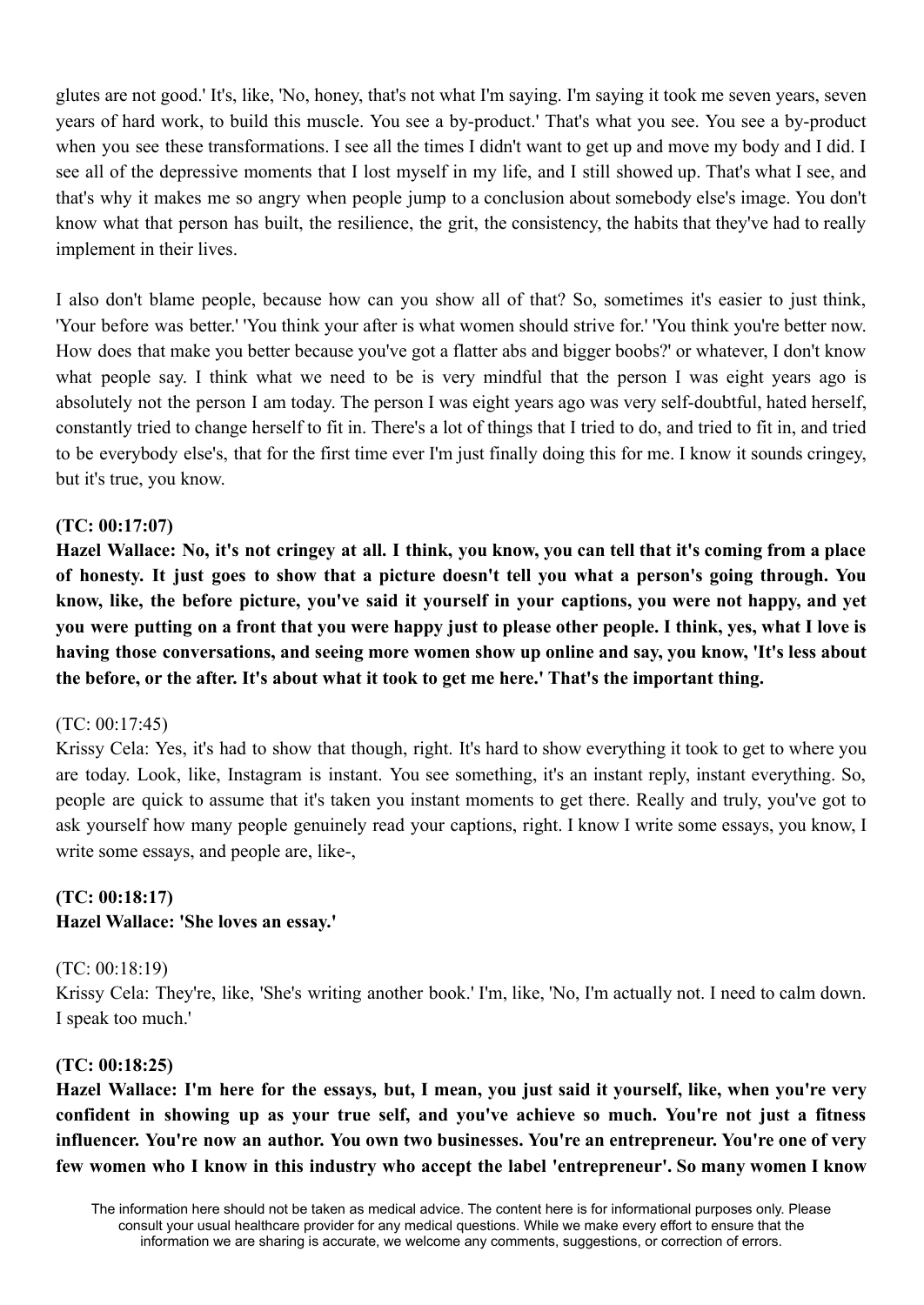shy away from it. They'll say things like, 'Oh, I run a brand,' or, 'I run a business,' It's always plain and small. Is that something you struggle with, or do you feel like it's something that you just have accepted, and vou're able to, like, I don't know, and I think I'm asking this even as a fellow business owner who feels like I can't show up and be a successful woman because I need to be humble and play **small?**

(TC: 00:19:21) Krissy Cela: Yes, I mean, do I say this, or do I not?

# **(TC: 00:19:26) Hazel Wallace: Say it.**

### (TC: 00:19:27)

Krissy Cela: My PR team is on this podcast as well. You know, like, in the nicest way possible, fuck being humble. Be proud, and be so strong, like, you achieved that. You did that. You made that happen. You and your team work their arses off. Your team believed in you, you believed in them. You guys made it happen when you had so many times that you thought you couldn't, so many problems behind the scenes, (TC 00:20:00) so many times where you were all together trying to figure out what was the next move, how you were going to put the community first, how you were going to ensure that certain launches go correct, no one's upset. There are so many things that happen behind the scenes that the last thing on my mind is to shy away from the success that me and my team have worked so hard to achieve. Why can't a woman say that? Why can't a woman just be so proud to say that? I know if I had a daughter and my daughter was trying her best, putting good into the world, trying to be a great leader, learning from her mistakes, growing, and just accepting that she doesn't have it all figured out, if she turned around to me and goes, 'You know, I'm just, you know-,' and all humble about it, I'd turn around and be, like, 'Honey, feel proud of everything you've achieved.' That doesn't mean to say I'm not humble.

I don't need a t-shirt saying 'CEO' on it, like, there's a difference, but I think that every female entrepreneur out there should own their title with so much pride, and so much dedication, because you're making it happen. You and your team are working so hard to make that happen, and you shouldn't shy away from it, you know. I hope that more women if they are listening to this turn around and go, 'You know what, I'm not going to shy away of everything I've achieved. For the first time ever I'm going to pat myself on the back and go, damn, I did that when there were so many situations that told me that I couldn't.' So, maybe I'm just a little bit too confident with that sort of stuff.

### **(TC: 00:21:34)**

Hazel Wallace: No, you have to be. You know, like, if you were a man maybe I wouldn't have asked **that question.**

(TC: 00:21:41) Advert: (Advert 21.41-22.12).

### (TC: 00:22:12)

Krissy Cela: I'm sorry, but, like, I agree with you completely. I have come to the conclusion that there are so many male entrepreneurs doing what I'm doing. So, for example, there are men that own activewear brands,

The information here should not be taken as medical advice. The content here is for informational purposes only. Please consult your usual healthcare provider for any medical questions. While we make every effort to ensure that the information we are sharing is accurate, we welcome any comments, suggestions, or correction of errors.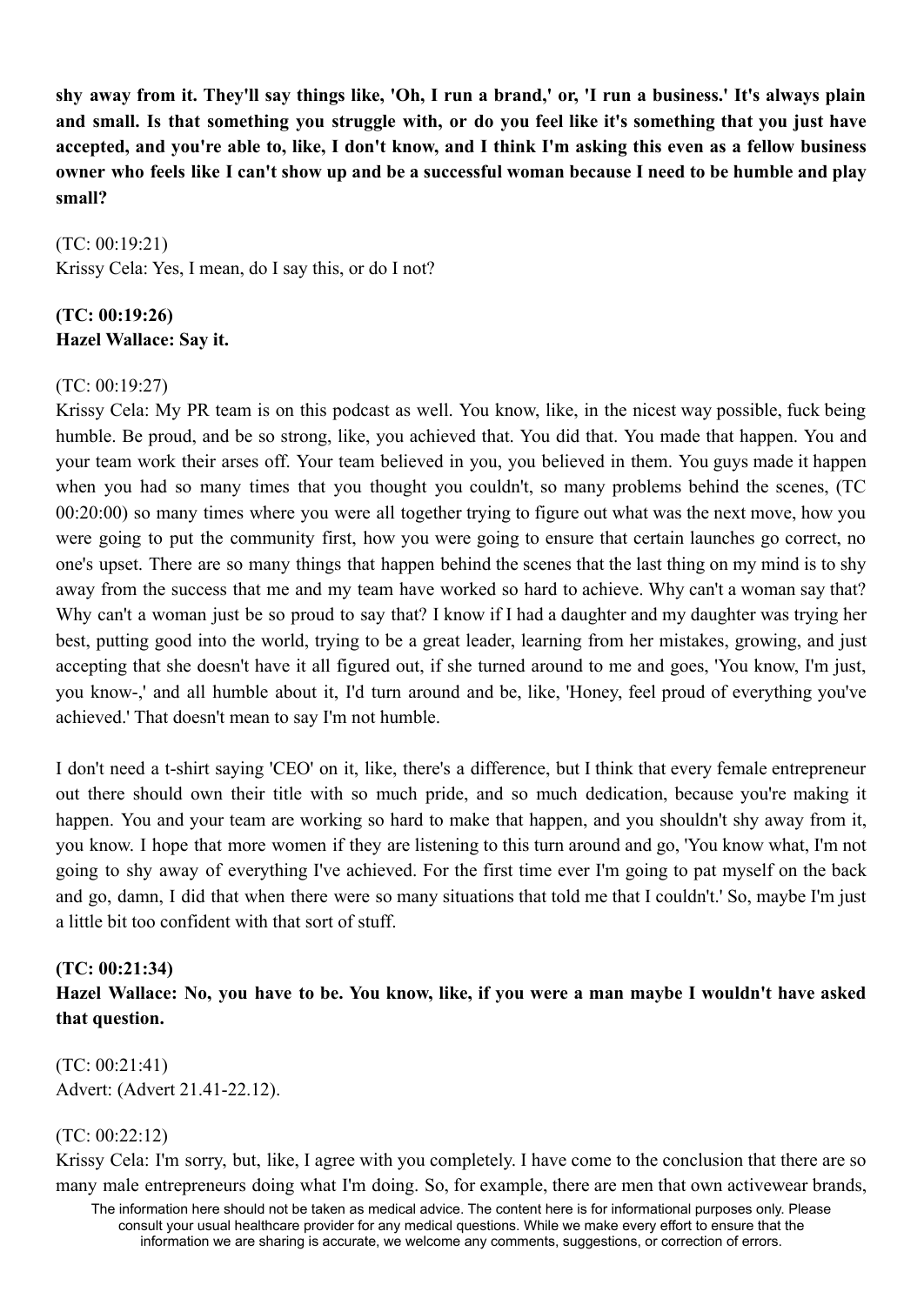right. There are women that own activewear brands. Yet why is it when a man says, you know, 'I managed to achieve this,' 'I managed to do this,' 'I did all of this,' we're, like, 'Wow, amazing,' like, 'He came from there to this.' When I turn around and I go, 'I came from a back of a banana lorry from Albania to England with two immigrant parents. My mum worked three jobs,' you know, like, 'I struggled to fit in. I went to university. I worked full-time as a waitress, and I made it happen.' They're, like, 'Oh, cry me a river. Here she goes again.' I can't figure it out, what's the other reason? When you really put two stories on paper, forget who they are, what's the other reason? I don't understand. So, the only other reason I can think of is that you happen to have male parts, and I have female parts.

#### **(TC: 00:23:24)**

Hazel Wallace: That's it, but how do we change that story? I think the only way we change the story is **by standing in our own light and saying, 'Well, we deserve a seat at the table too.'**

#### $(TC: 00.23.34)$

Krissy Cela: 100%, and more women need to support women.

### **(TC: 00:23:37)**

Hazel Wallace: Yes, and not just pay lip service. Not just say that you're going to do it, but show up for other women. I mean, people say to me, like, 'How do you have so many hours in the day to do X, Y, and Z?' but I look at you and I'm, like, 'How do you juggle all the things that you do?' Like, I **mean, talk us through a typical Krissy Cela day.**

#### (TC: 00:23:57)

Krissy Cela: Look, like, I'm very fortunate with the team I have. Honestly, like, the team I have around me is exceptional. The community around me is hyper supportive and understanding. That never goes unappreciated, and that's why we do everything for the community. We always will do. They literally come first. All of the company core values, it says literally, 'Community is the first value. Profit is the last.' If it doesn't go in alignment with community then we're not doing it, it's as simple as that, even if I know it's going to make X-amount of money. So, number one, community is everything, and I'm very privileged to have an incredible community. Number two, the team you have around you, the people you have around you, the support system. There could be a lot of entrepreneurs out there that don't have a strong supportive system, and it could really make themselves doubt themselves, and it's really hard. Everyone around me somehow is just pure, and a great person. Number three, it's also I'm quite good at delegating. So, I'm to very overprotective over things. I used to be, but I'm very good at delegating, and understanding that I'm good at certain things, but I'm not good at other things. I'm very self-aware. So, for example, I recently made a decision to step down as CEO at Tone & Sculpt, and it was the best decision ever, because I knew that Jack is a better CEO than I am.

My role at Tone & Sculpt is creative director, and lead trainer, and those are two roles that I'm very good at. So, that's what I'll be good at, right. So, I think you have to have a lot of self-awareness, and understand what can you achieve in that day, and what can you be great at in that day. So, I focus on what I'm good at, and then I slowly work on what I'm not so good at to try my best to achieve as much as I can in one day, but I'm only human. There are days where I just don't want to do anything, and I want to be on the sofa with my dog watching Netflix.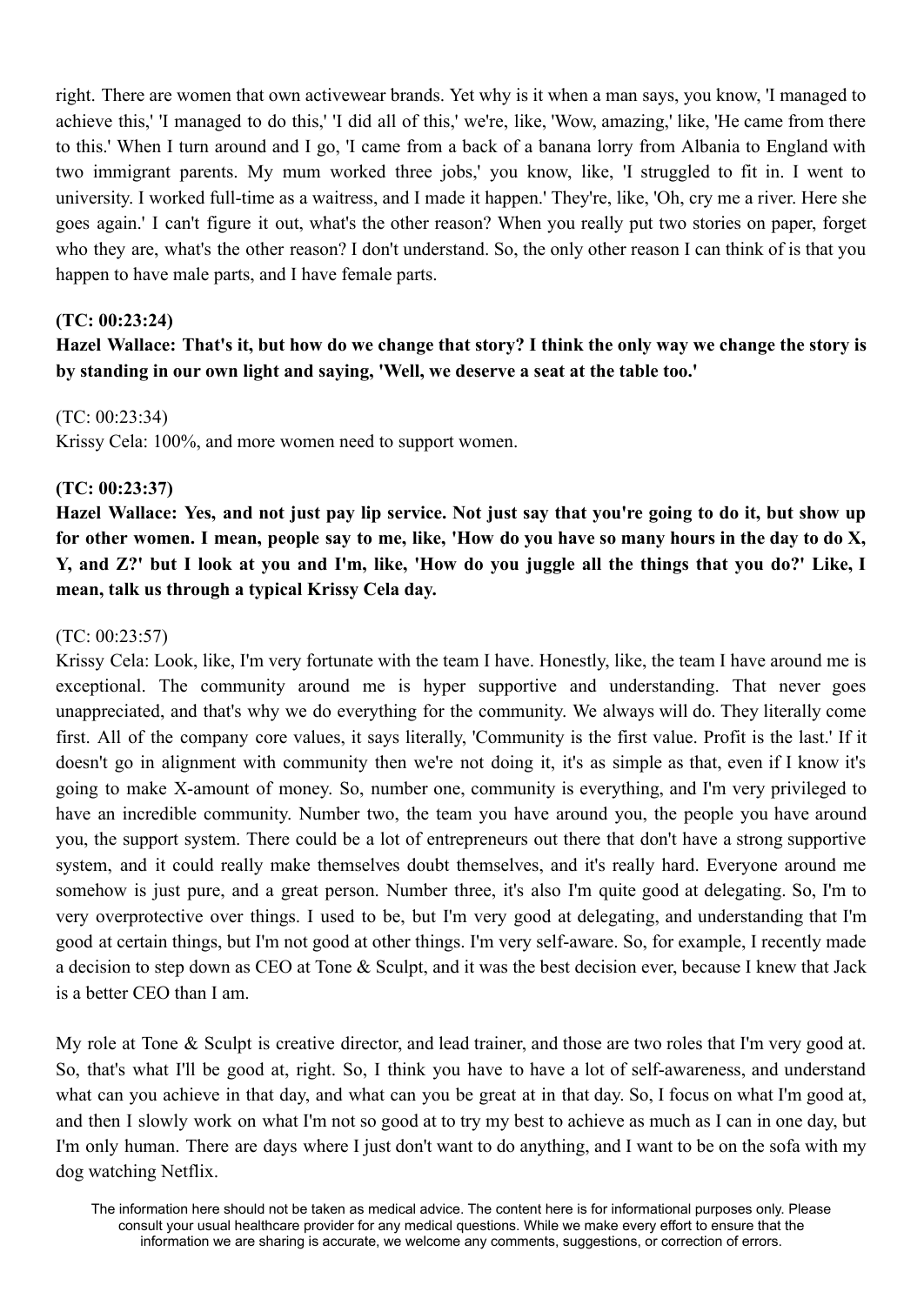#### **(TC: 00:26:01)**

Hazel Wallace: What do you do on those days, like, because I feel like a lot of those days have been **coming recently with the weather, and we've come out of Christmas, and COVID and things? So, what do you do, like, how do you show up?**

#### (TC: 00:26:16)

Krissy Cela: I think this is where consistency comes in, and if anyone's really struggling with consistency listening to this, my biggest recommendation would be just put one foot forward. Please don't have these big goals. Please don't have these big pressures, because it feels overwhelming. I think you just need to tell yourself, 'What can I do today?' So, if you wake up and you really, really, really do not want to go to the gym, go for a walk. How about you meditate that day? You have to find something that you can manage on that day. So, for me, when I don't want to show up I say to myself, 'Okay, so what can you manage today? You don't want to show up today that's okay.' So, you've accepted it, but what can you do? Sometimes, what you want to do is just lay on the sofa and that's okay, you know what I mean? Like, that is absolutely okay.

### **(TC: 00:27:12)**

Hazel Wallace: Yes, that's such a good message. I want to segue to something slightly off topic, but you spoke about it recently on your social. I mean, I was really grateful not only as a woman, but also as a doctor, and that was the fact that you found a breast lump and you talked about it. You have since had a biopsy, I think. Do you mind talking us through, like, how you felt when you found it, and why it was **so important for you to share it online?**

#### (TC: 00:27:38)

Krissy Cela: I was actually laying one day, and I was, like, 'Hold on a minute, what is this?' I, kind of, noticed it. It was around the side of my armpit, but it wasn't so significant. Do you know why I noticed it? You're going to laugh, right. I have really saggy boobies. So, when I lay down one goes to the one armpit, one goes to the other. So, I pick them up. I grab them on the side and I lift them to the middle. I'm, like, 'Oh, if only I had a boob job so they are always here.' Then I felt it with my thumb. I was, like, 'Hold on a minute, what is this?' So, then I started checking around my boobs, because I was, like, 'If I have it there, maybe I have it somewhere else.' So, then I went to the NHS. I got it checked. This was a little over a year ago. I went and got it checked, and they said, 'Nothing to be worried about. It's hormonal, and it's just fatty tissue.' So, I thought, 'Okay, great. Good thing I checked. It's important to, because I don't know what this could be.' Then a specific one decided to just get bigger, and bigger, and bigger. So, it grew to the size of a golf ball. I went and got checked at a private clinic, and what really upset me is when I got checked they didn't do a scan, they didn't do a biopsy, he just touched my breast, and he was, like, 'Yes, you're all fine.'

That threw me off, because I was, like, 'Hold on a minute, you've just touched a lump. How do you know it's fine? Do you have X-ray vision that I need to know about, because clearly I need that.' I don't know about you, but I want to get this thing checked, like, thoroughly. So, I didn't have a good feeling. I went to another private clinic, and I said, 'Look, I want to do everything properly. Maybe I'm over-thinking it, but I just want to check.' So, when they checked the scan came up to be inconclusive. So, they didn't know what it was. They were, like, 'We don't know what this is.' So, they did a biopsy. No one tells you what a biopsy is like. They don't tell you, like, 'Okay, it's going to sound a bit like this. It's going to be a bit like this.' This is why I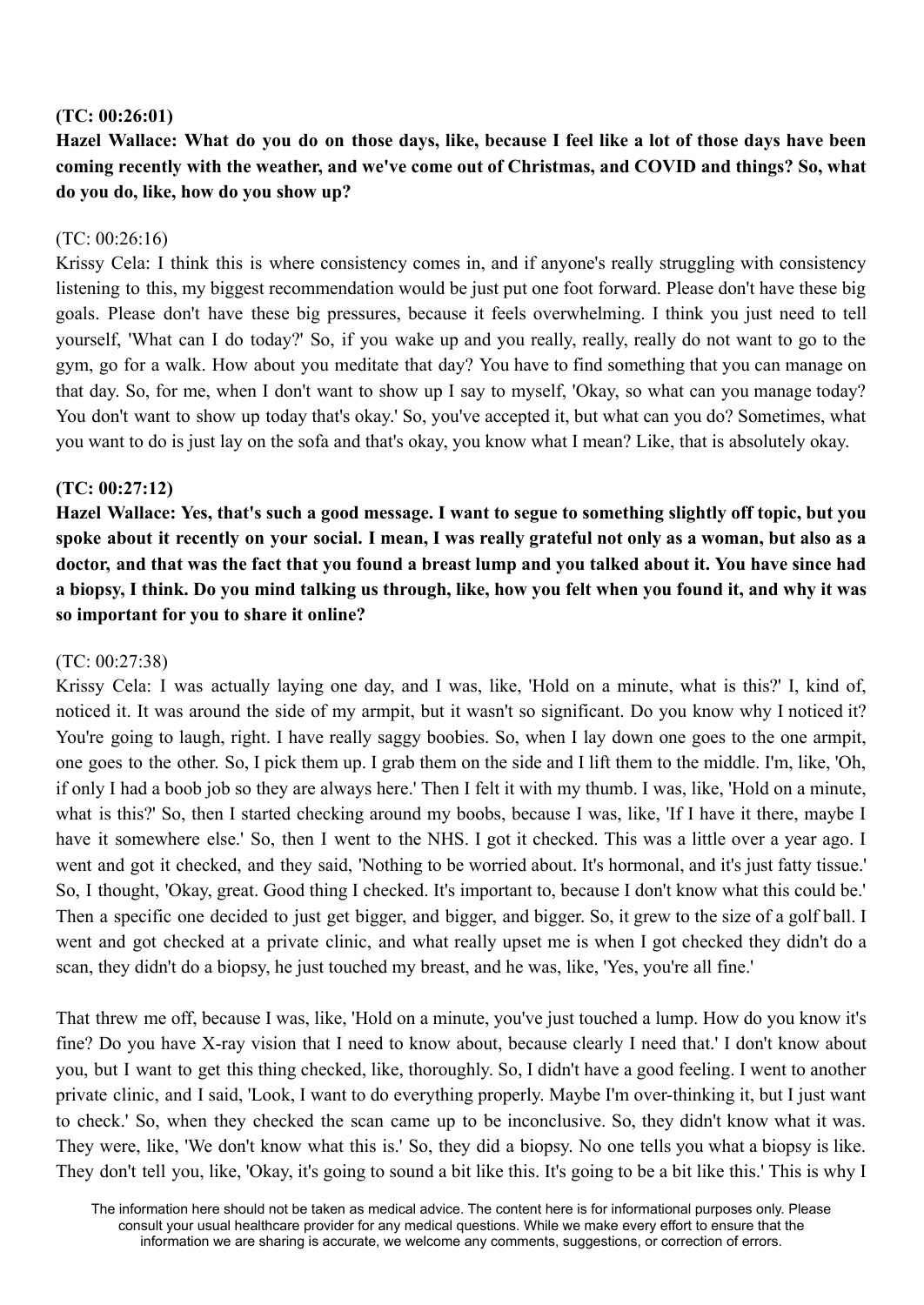get so frustrated that even the educational system doesn't tell you enough about checking yourself, or regulating your body, or all (TC 00:30:00) these things. Women at my age do get cancer. It's not just women and a specific age category. Women my age still get cancer. I got my results actually recently, and it's an abnormal tumour. So, she was, like, 'I still don't know what this is, and you have to get it removed because I still don't know what this is.' So, I was, like, 'Okay, this is fantastic.' So, now I'm getting it surgically removed, and, you know, all good.

The bottom line is the reason I decided to share it was I wish if I had touched a lump that there had been someone on social who had spoken about their experience, and reassured me, before my mind started spiralling. So, I wish that someone online would have just been, like, 'Found a lump. Don't know what it is. Here's what I'm going to do about it. Go check yourself.' So, of course, it's a bit, like, 'Do I share this? It's quite intimate. It's an intimate picture as well. Are people going to think I want sympathy, or whatever?' Then I was just, like, 'F-it, I'm going to share it, and hopefully by these words there's a young girl, or young boy, or whatever just checking themselves, and ensuring that everything is okay.'

#### **(TC: 00:31:24)**

Hazel Wallace: Yes. No, I think it's so important that you did speak out about it, and like you said, there's this idea that breast cancer affects older women when it can affect any women. I used to work as a doctor on a breast cancer specialty, and, like, some patients were 21, and it's really eye-opening because it can affect anyone. You don't learn at school. You learn about your period, but you don't learn to check your breasts, like, you don't learn what's normal. So, the most important thing for any **women listening, and guys, is to know what's normal for you, because some people have really lumpy** breasts, especially around your period, but if you find something like you did that didn't feel like it was there before, it's not normal, it's getting bigger, it's hard, go see your doctor. If you're not happy **with what they're saying to you ask them questions. Like, you went and you asked, 'Why?' you know,** 'Why aren't you scanning me? I want to know more.' It may be that you don't need a scan, but in your case obviously you needed a biopsy, and you're getting things sorted. It was such a scary process, **I'm sure.**

### (TC: 00:32:31)

Krissy Cela: 100%, and I think that you know what it is, Hazel, I just feel like there are so many people that are scared to ask questions. They're so frightened. Like, imagine going to a doctor and being, 'I've got this golf sized lump,' and then they're, 'I'm just going to do a biopsy on you.' You're just so, like, in shock that you don't know what questions to ask. So, I encourage with everything that you are unsure of you need to ask questions. It doesn't matter how annoying you think you are, ask the questions.

#### **(TC: 00:33:01)**

Hazel Wallace: Yes. No, it's so true. I thing going through that it's like ensuring that online is really important. I know what you mean though, like, sometimes you feel like, 'Is this too intimate to share with the world?' I think when it comes to things like that, that you know it's going to reach and help people, then if you feel comfortable sharing it then that was absolutely the right thing to do. So, every time we round-up a podcast I've got three questions that I ask every guest. The first one is what is **your number one takeaway that you want people listening to take from this episode?**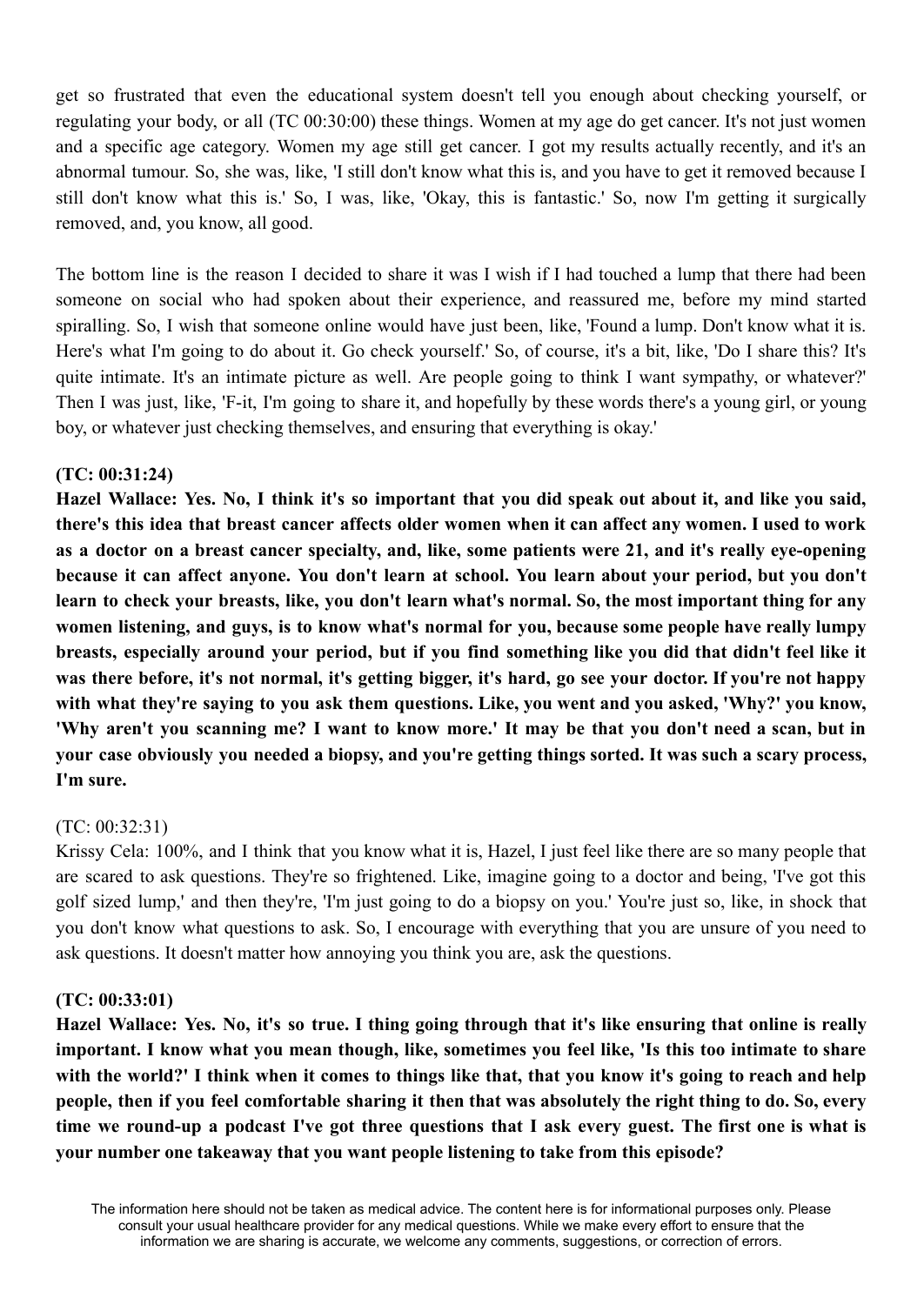## (TC: 00:33:37)

Krissy Cela: To feel really proud of their accomplishments and to never shy away from them.

### **(TC: 00:33:42)**

**Hazel Wallace: Amazing, and if you could go back and tell your eighteen-year-old self one piece of advice, what would it be?**

### (TC: 00:33:49)

Krissy Cela: I wish I could just tell myself you have time. Be patient, and just what's the next step? Stop thinking about the future so much. Just one step forward at a time.

### **(TC: 00:34:02)**

Hazel Wallace: Yes, so good. The final one, I don't know if you're a big book reader, but is there any **book that you've read that you recommend everyone should read? You can say your own.**

 $(TC: 00.34.14)$ 

Krissy Cela: Oh no, no, I'm not that arrogant. No, I really think The Chimp Paradox is amazing.

# **(TC: 00:34:21)**

### **Hazel Wallace: Yes, that's a great book.**

#### (TC: 00:34:23)

Krissy Cela: Yes, I think that book puts a lot of things in perspective. The Chimp Paradox is a very good book.

#### **(TC: 00:34:29)**

# **Hazel Wallace: Whilst we've mentioned your book, and it was publication day yesterday, tell us about the book.**

### (TC: 00:34:36)

Krissy Cela: So, yes, launched Happy Healthy Strong. Honestly, this book is a complete book for anyone who's looking to get into their fitness journey. It's a comfortable read. It's a read that will make you feel like, 'I don't need to rush the process. I've got it under control and I can do this.' That's what I wanted from this book. I wanted anyone reading it to feel reassured, and comfortable, and feel like, 'You know what, it's a journey, and it's really not about my destination. I've just got to put one foot forward every single time.' That's why I'm so excited about it. Also, incredible recipes on there, and also form guide tips, everything you need.

### **(TC: 00:35:14)**

# Hazel Wallace: Amazing, and so, if people want to buy it is it available on Amazon and all good book **sellers?**

(TC: 00:35:20)